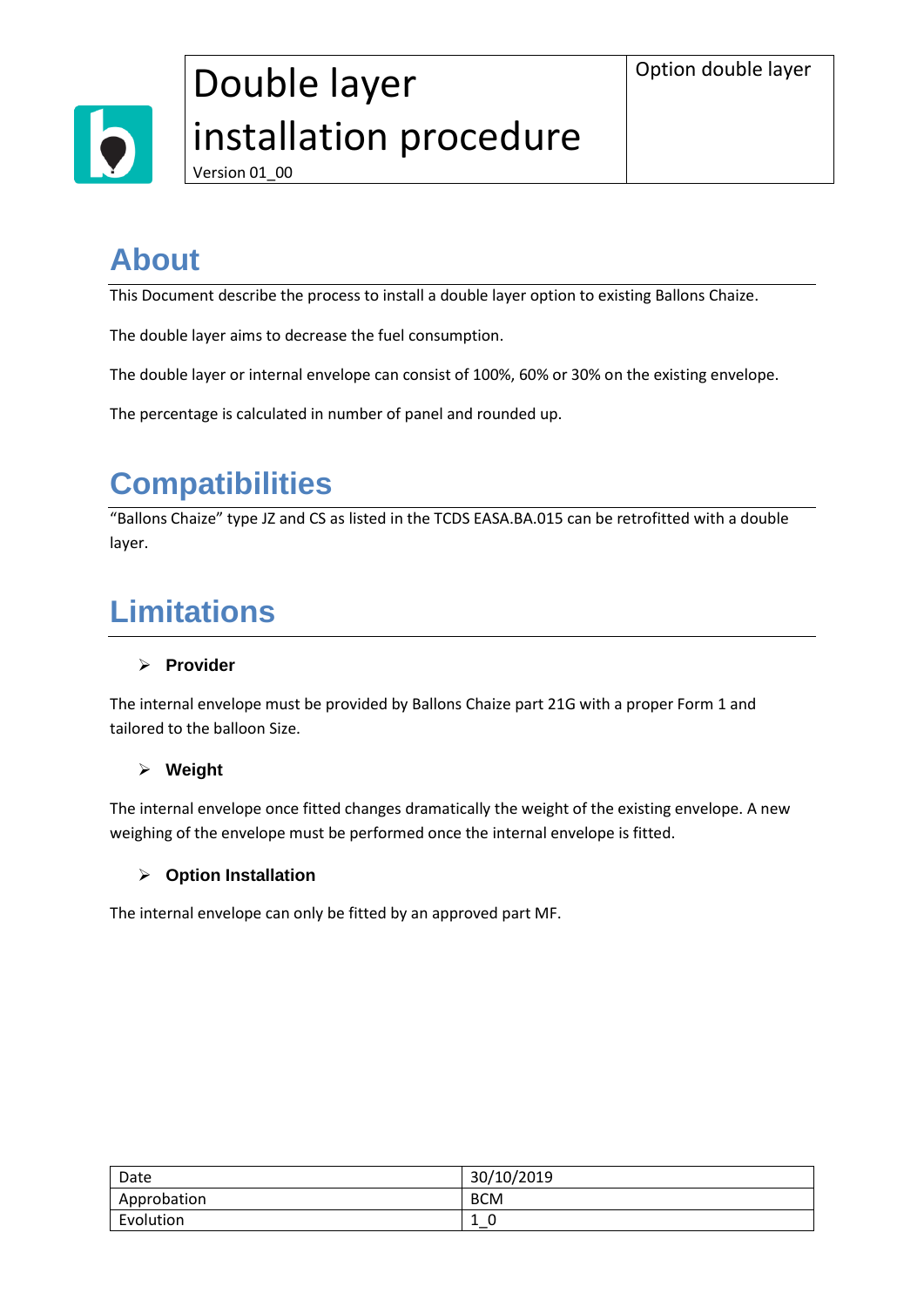Option double layer



# Double layer installation procedure

Version 01\_00

## **Installation Procedure.**

Procedure for installing the double layer.

This operation can only be performed by Ballons Chaize.

| <b>Tasks</b>                                                                                                                    | Drawing                                                              | Visa |
|---------------------------------------------------------------------------------------------------------------------------------|----------------------------------------------------------------------|------|
| <b>Envelope</b>                                                                                                                 |                                                                      |      |
| Install all the fixation point on the external<br>envelope                                                                      | 500000<br>500300<br>500100<br>500200 (only for 100%<br>double layer) |      |
| Untie all the parachute centralising lines<br>from the external envelope                                                        |                                                                      |      |
| Untie all the manoeuvre ropes from the<br>external envelope                                                                     |                                                                      |      |
| Remove the parachute with the manoeuvre<br>rope from the bottom of the balloon                                                  |                                                                      |      |
| Insert the internal layer from the bottom of<br>the balloon                                                                     |                                                                      |      |
| Proceed to attach all the fixation scratched<br>fixation point                                                                  | 500300<br>500100                                                     |      |
| Tie the parachute lines attach points and<br>manoeuvre rope attach point from the<br>external envelope to the internal envelope | 500500                                                               |      |
| Sew the top of the double layer to the top of<br>the envelope as described in the drawings                                      | 500400                                                               |      |
| If the internal envelope is a 100%, attach the<br>bottom of the internal envelope to the<br>external envelope.                  | 500200                                                               |      |

| Date        | 30/10/2019 |
|-------------|------------|
| Approbation | <b>BCM</b> |
| Evolution   |            |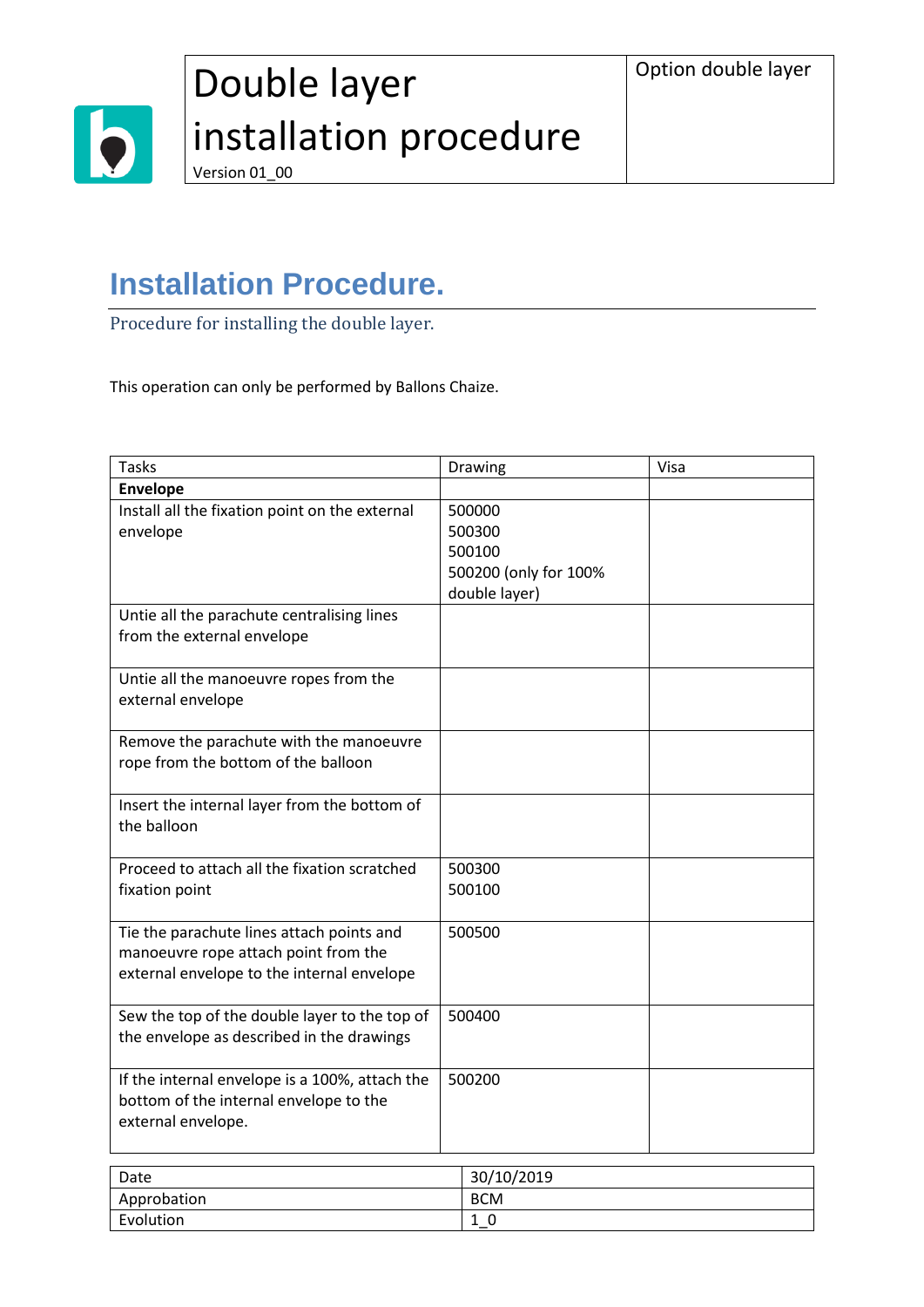

# Double layer

Option double layer

# installation procedure

Version 01\_00

| Parachute                                  |        |  |
|--------------------------------------------|--------|--|
| On the removed parachute, untie the        |        |  |
| centralizing lines if present (FDS)        |        |  |
|                                            |        |  |
| Tie those point to the internal parachute  | 500600 |  |
|                                            | 500601 |  |
| Sew the internal parachute to the external | 500601 |  |
| parachute on the fixation point            |        |  |
| <b>Finishing and testing</b>               |        |  |
| Install the parachute back in place        |        |  |
| Test inflate the balloon and use the check |        |  |
| list provided to make sure everything is   |        |  |
| functional                                 |        |  |
| Weight the balloon                         |        |  |

### Procedure for REMOVING the double layer.

| <b>Tasks</b>                                                                  | Visa |
|-------------------------------------------------------------------------------|------|
| <b>Envelope</b>                                                               |      |
| Untie all the parachute centralizing ropes from the external envelope         |      |
| Untie all the maneuver ropes from the external envelope                       |      |
| Remove the parachute with the maneuver rope from the bottom of the<br>balloon |      |
| Unsew the double layer from the external layer on top of the ballon           |      |
| Unsew the internal parachute from the external parachute                      |      |
| Untie all fixation point for maneuver ropes.                                  |      |
| Remove the internal layer from the bottom of the balloon                      |      |
| Remove fixation scratched fixation point                                      |      |
| Reinstall the parachute and tie the rope and centralizing lines.              |      |
| Test inflate the balloon and use the check list provided to make sure         |      |
| everything is functional                                                      |      |
| Weight the balloon                                                            |      |

| Date        | 30/10/2019 |
|-------------|------------|
| Approbation | <b>BCM</b> |
| Evolution   |            |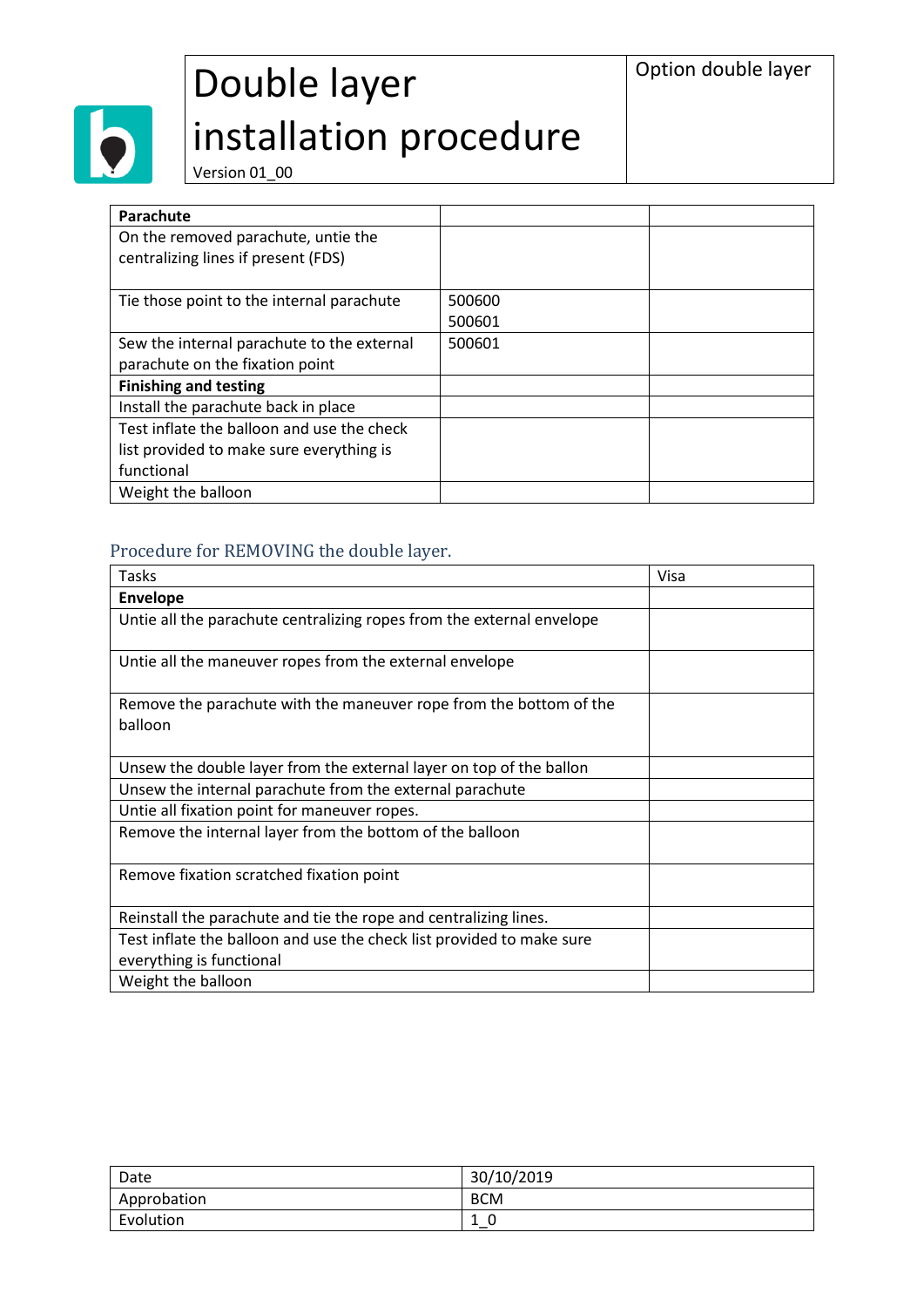

# Double layer

## installation procedure

Version 01\_00

## **Double layer Test inflation check list**

| <b>Brand</b>                              | Model | Numéro de série |    |  |    |
|-------------------------------------------|-------|-----------------|----|--|----|
|                                           |       |                 |    |  |    |
| Flying time and number of                 |       |                 |    |  |    |
| launches                                  |       |                 |    |  |    |
| Flying time and number of                 |       |                 |    |  |    |
| launches at previous                      |       |                 |    |  |    |
| inspection                                |       |                 |    |  |    |
|                                           |       |                 |    |  |    |
| Temperature indicator: Display            |       |                 |    |  |    |
| Presence of a fuse                        |       |                 |    |  |    |
| Applicable Airworthiness Instructions     |       |                 |    |  |    |
|                                           |       |                 |    |  |    |
|                                           |       |                 |    |  |    |
| Points de Contrôle                        |       |                 | OK |  | KO |
|                                           |       |                 |    |  |    |
| Double layer attachment point             |       |                 |    |  |    |
| Rope attachment point on the double layer |       |                 |    |  |    |
| Parachute rope state                      |       |                 |    |  |    |
| Parachute rope entanglement               |       |                 |    |  |    |
| Parachute opening                         |       |                 |    |  |    |
| Parachute closing                         |       |                 |    |  |    |
| Velcros positioning                       |       |                 |    |  |    |
| Velcros state                             |       |                 |    |  |    |
| Parachute sealing                         |       |                 |    |  |    |
| <b>Centralising lines</b>                 |       |                 |    |  |    |
| Rotation vent rope state                  |       |                 |    |  |    |
| Rotation vent opening and closing         |       |                 |    |  |    |
| Rotation vent rope entanglement           |       |                 |    |  |    |
| Rotation vent quick opening and closing   |       |                 |    |  |    |
| FDS rope state                            |       |                 |    |  |    |
| FDS rope entanglement                     |       |                 |    |  |    |
| FDS opening                               |       |                 |    |  |    |
| FDS closing                               |       |                 |    |  |    |

| Date        | 30/10/2019 |
|-------------|------------|
| Approbation | <b>BCM</b> |
| Evolution   | c<br>-1    |